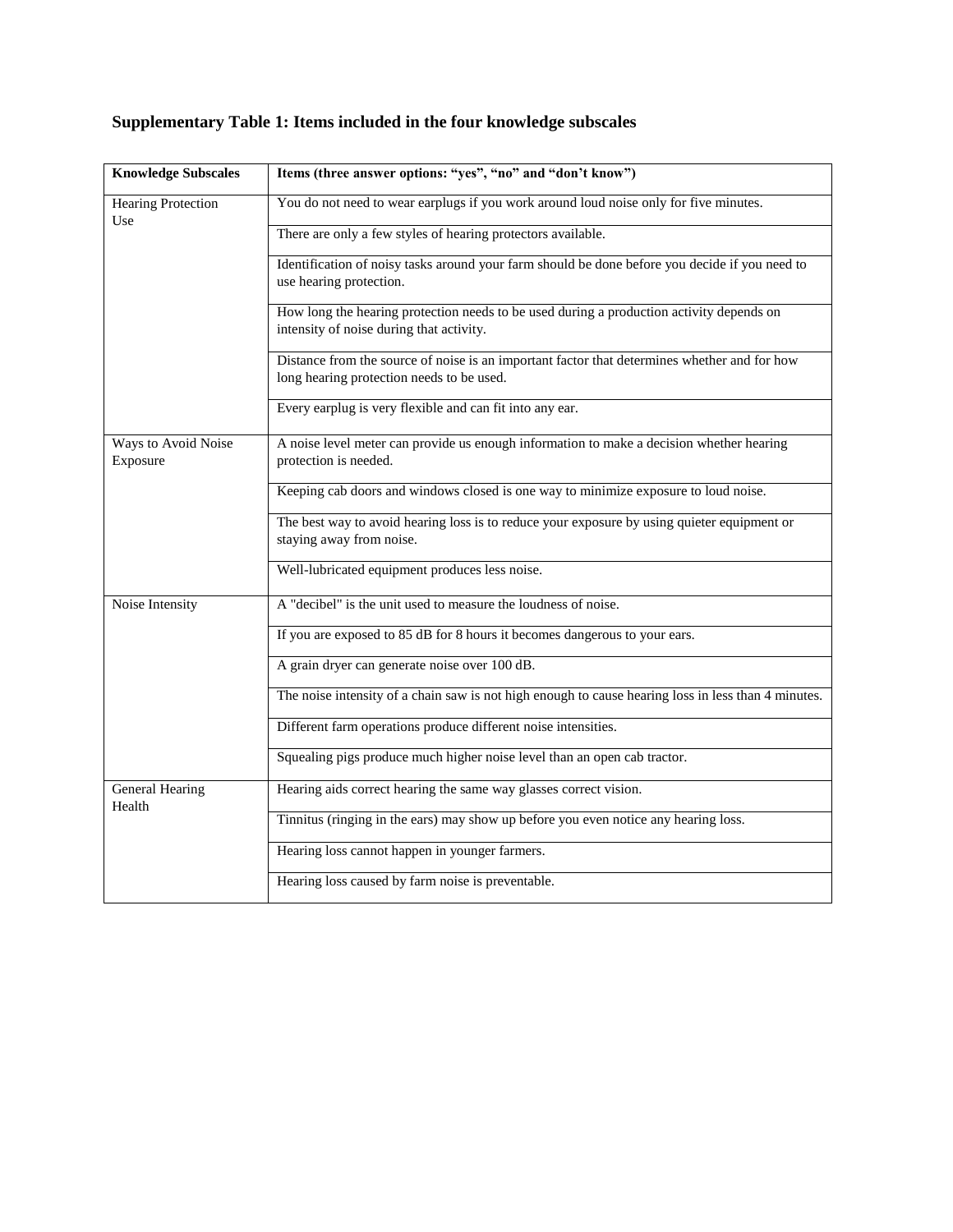## **Supplementary Table 2: Items included in the three attitude subscales**

| <b>Subscales</b>                 | <b>Items</b>                                                                                                                           |
|----------------------------------|----------------------------------------------------------------------------------------------------------------------------------------|
| Hearing<br>Protection<br>Use     | If you are a farmer hearing protection is much more necessary compared to other people in your<br>community who do not work on a farm. |
|                                  | It is possible to protect my hearing even when I know the noise is too loud around me.                                                 |
|                                  | It is not difficult to buy hearing protections because they are very inexpensive.                                                      |
|                                  | Ear plugs and ear muffs are more effective than simple cotton to prevent hearing loss.                                                 |
|                                  | We have hearing protection available at my worksite.                                                                                   |
|                                  | We need to measure noise levels during farm operations to decide if the noise level is harmful enough for<br>hearing protection.       |
|                                  | When to wear hearing protection is not an easy decision if I do not know the noise level of each task.                                 |
| Self-Efficacy                    | I know why I should use hearing protection.                                                                                            |
|                                  | I know when I should use hearing protection.                                                                                           |
|                                  | I know how long I should wear hearing protection during each farm activity that produces noise.                                        |
|                                  | I know how to use hearing protection correctly.                                                                                        |
| Impact of<br><b>Hearing Loss</b> | Due to the noise produced during my farm activities I am more likely to lose my hearing in the future.                                 |
|                                  | If I have hearing loss it will interfere with my daily activities.                                                                     |
|                                  | If I have hearing problem it will affect my ability to work.                                                                           |